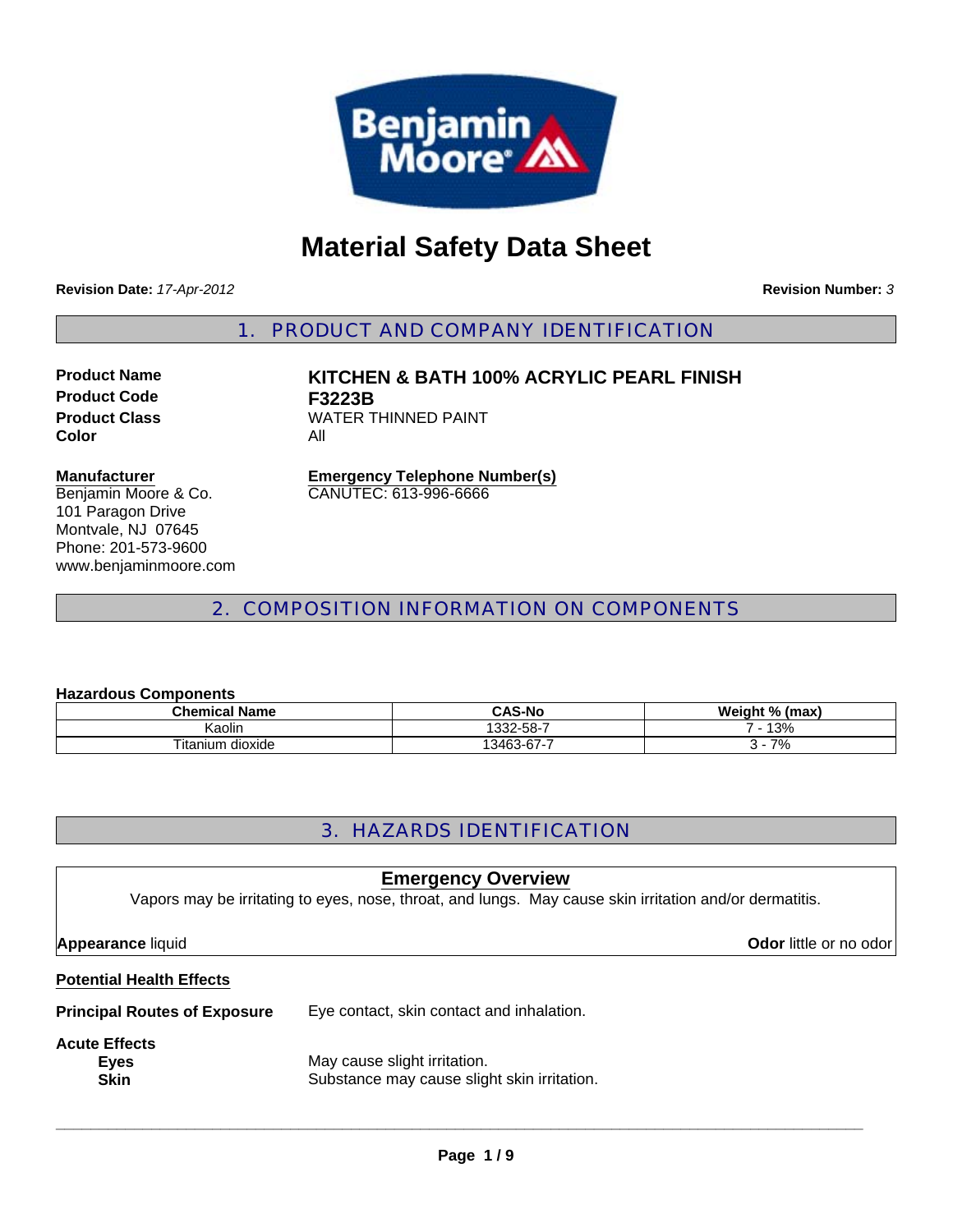| <b>Inhalation</b>      | May cause irritation of respiratory tract.                                      |
|------------------------|---------------------------------------------------------------------------------|
| Ingestion              | Ingestion may cause gastrointestinal irritation, nausea, vomiting and diarrhea. |
| <b>Chronic Effects</b> | Repeated contact may cause allergic reactions in very susceptible persons.      |

 $\Box$ 

*See Section 11 for additional Toxicological information.*

| None known<br><b>Aggravated Medical Conditions</b>                                                                                                                              |                                                     |                        |                      |          |  |
|---------------------------------------------------------------------------------------------------------------------------------------------------------------------------------|-----------------------------------------------------|------------------------|----------------------|----------|--|
| <b>HMIS</b>                                                                                                                                                                     | Health: 1                                           | <b>Flammability: 0</b> | <b>Reactivity: 0</b> | $PPE: -$ |  |
| <b>HMIS Legend</b><br>0 - Minimal Hazard<br>1 - Slight Hazard<br>2 - Moderate Hazard<br>3 - Serious Hazard<br>4 - Severe Hazard<br>* - Chronic Hazard<br>handling instructions. | X - Consult your supervisor or S.O.P. for "Special" |                        |                      |          |  |

*Note: The PPE rating has intentionally been left blank. Choose appropriate PPE that will protect employees from the hazards the material will present under the actual normal conditions of use.*

*Caution: HMIS® ratings are based on a 0-4 rating scale, with 0 representing minimal hazards or risks, and 4 representing significant hazards or risks. Although HMIS® ratings are not required on MSDSs under 29 CFR 1910.1200, the preparer, has choosen to provide them. HMIS® ratings are to be used only in conjunction with a fully implemented HMIS® program by workers who have received appropriate HMIS® training. HMIS® is a registered trade and service mark of the NPCA. HMIS® materials may be purchased exclusively from J. J. Keller (800) 327-6868.*

### 4. FIRST AID MEASURES

| <b>General Advice</b>     | No hazards which require special first aid measures.                                               |  |
|---------------------------|----------------------------------------------------------------------------------------------------|--|
| <b>Eye Contact</b>        | Rinse thoroughly with plenty of water for at least 15 minutes and consult a physician.             |  |
| <b>Skin Contact</b>       | Wash off immediately with soap and plenty of water removing all contaminated<br>clothes and shoes. |  |
| <b>Inhalation</b>         | Move to fresh air. If symptoms persist, call a physician.                                          |  |
| Ingestion                 | Clean mouth with water and afterwards drink plenty of water. Consult a physician if<br>necessary.  |  |
| <b>Notes To Physician</b> | Treat symptomatically                                                                              |  |

### 5. FIRE-FIGHTING MEASURES

| <b>Suitable Extinguishing Media</b>                                                                                  | Use extinguishing measures that are appropriate to local<br>circumstances and the surrounding environment. |
|----------------------------------------------------------------------------------------------------------------------|------------------------------------------------------------------------------------------------------------|
| <b>Protective Equipment And Precautions For Firefighters</b> As in any fire, wear self-contained breathing apparatus | pressure-demand, MSHA/NIOSH (approved or equivalent)<br>and full protective gear.                          |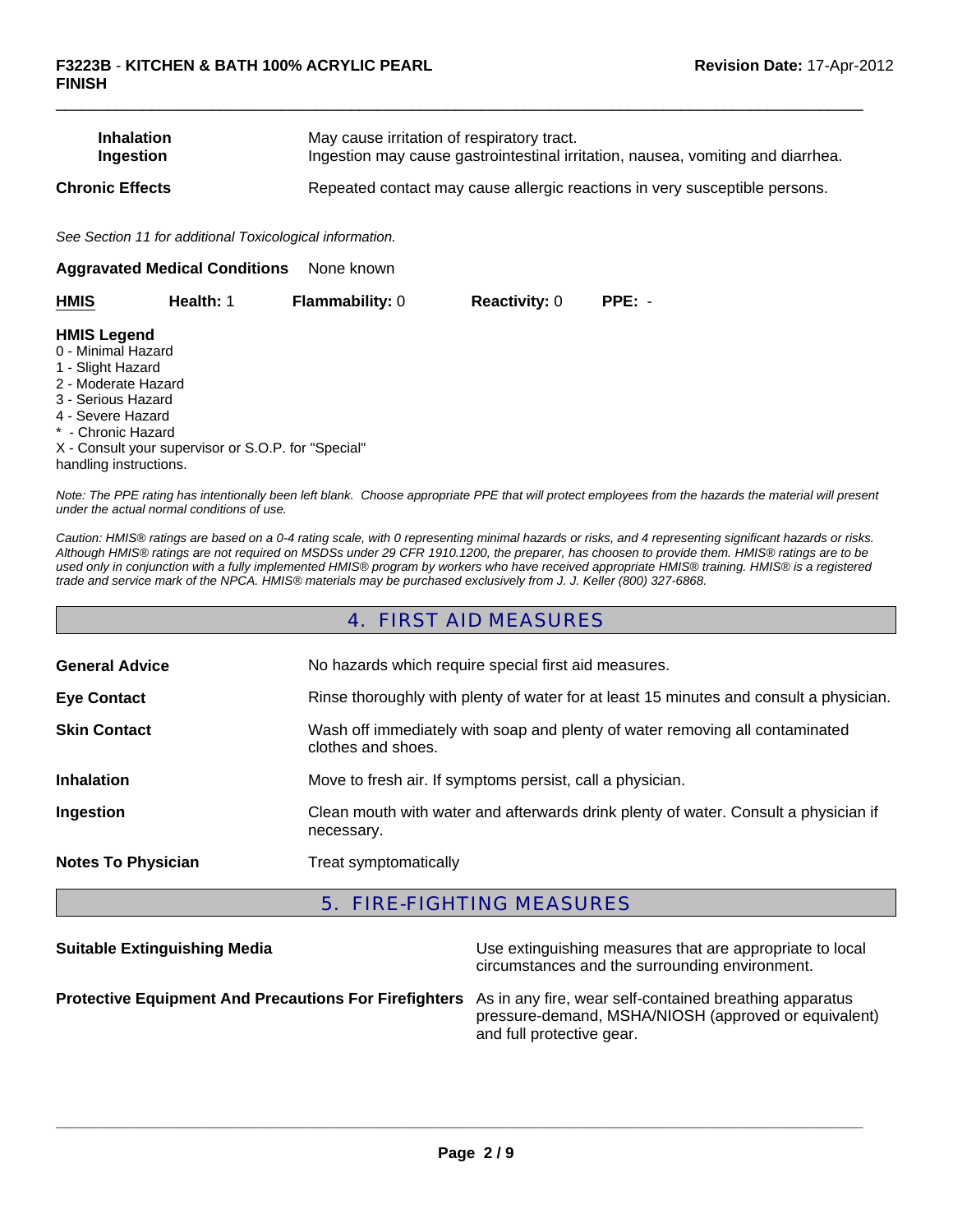| <b>Specific Hazards Arising From The Chemical</b>                                                 | Closed containers may rupture if exposed to fire or extreme |
|---------------------------------------------------------------------------------------------------|-------------------------------------------------------------|
|                                                                                                   | heat.                                                       |
| <b>Sensitivity To Mechanical Impact</b>                                                           | No.                                                         |
| <b>Sensitivity To Static Discharge</b>                                                            | No.                                                         |
| <b>Flash Point Data</b><br>Flash Point (°F)<br>Flash Point (°C)<br><b>Flash Point Method</b>      | Not applicable<br>Not applicable<br>Not applicable          |
| <b>Flammability Limits In Air</b><br><b>Upper Explosion Limit</b><br><b>Lower Explosion Limit</b> | Not applicable<br>Not applicable                            |
| Health: 1<br><b>NFPA</b><br><b>Flammability: 0</b>                                                | <b>Instability: 0</b><br><b>Special: Not Applicable</b>     |
| NFPA I agand                                                                                      |                                                             |

 $\Box$ 

- **NFPA Legend** 0 - Not Hazardous
- 1 Slightly
- 2 Moderate
- 
- 3 High
- 4 Severe

*The ratings assigned are only suggested ratings, the contractor/employer has ultimate responsibilities for NFPA ratings where this system is used.*

*Additional information regarding the NFPA rating system is available from the National Fire Protection Agency (NFPA) at www.nfpa.org.*

### 6. ACCIDENTAL RELEASE MEASURES

| <b>Personal Precautions</b>      | Avoid contact with skin, eyes and clothing. Ensure adequate ventilation.                                                                                                      |  |  |
|----------------------------------|-------------------------------------------------------------------------------------------------------------------------------------------------------------------------------|--|--|
| <b>Environmental Precautions</b> | Prevent further leakage or spillage if safe to do so.                                                                                                                         |  |  |
| <b>Methods For Clean-Up</b>      | Soak up with inert absorbent material. Sweep up and shovel into suitable containers<br>for disposal.                                                                          |  |  |
| <b>Other Information</b>         | None known                                                                                                                                                                    |  |  |
| 7. HANDLING AND STORAGE          |                                                                                                                                                                               |  |  |
| <b>Handling</b>                  | Avoid contact with skin, eyes and clothing. Avoid breathing vapors, spray mists or<br>sanding dust. In case of insufficient ventilation, wear suitable respiratory equipment. |  |  |
| <b>Storage</b>                   | Keep container tightly closed. Keep out of the reach of children.                                                                                                             |  |  |
|                                  |                                                                                                                                                                               |  |  |

# 8. EXPOSURE CONTROLS / PERSONAL PROTECTION

**Exposure Limits**

**Hazardous Components**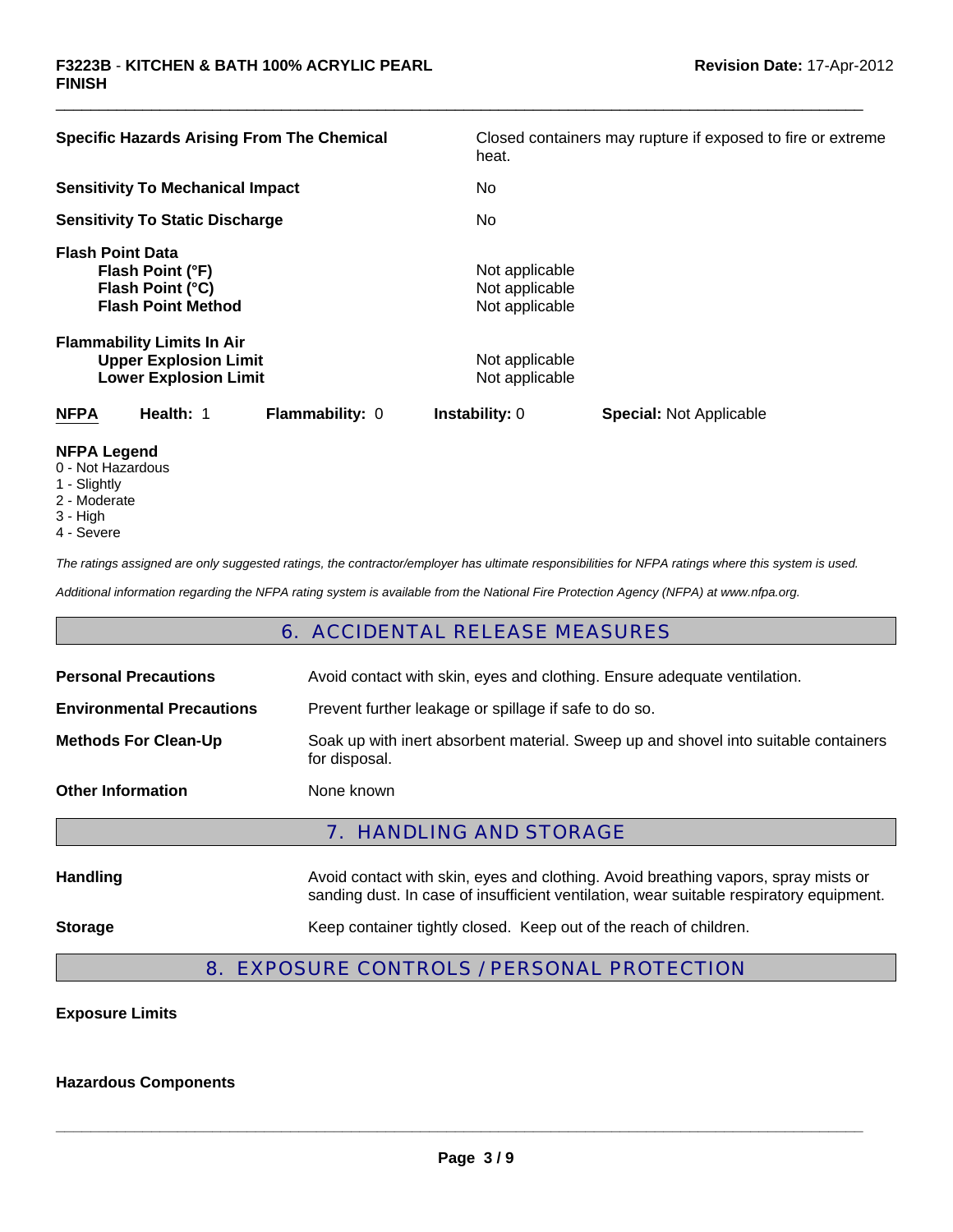#### **F3223B** - **KITCHEN & BATH 100% ACRYLIC PEARL Revision Date:** 17-Apr-2012 **FINISH**

| <b>Chemical Name</b> | <b>ACGIH</b>               | <b>Alberta</b>             | <b>British Columbia</b>                                                                                                | Ontario                                                                                            | Quebec                                   |
|----------------------|----------------------------|----------------------------|------------------------------------------------------------------------------------------------------------------------|----------------------------------------------------------------------------------------------------|------------------------------------------|
| Kaolin               | 2 mg/m <sup>3</sup> - TWA  | 2 mg/m <sup>3</sup> - TWA  | 2 mg/m <sup>3</sup> - TWA<br>particulate matter<br>containing no<br>asbestos and less<br>than 1% crystalline<br>silica | 2 mg/m <sup>3</sup> - TWAEV<br>containing no<br>asbestos and less<br>than 1% crystalline<br>silica | $\left 5 \text{ mg/m}^3 \right $ - TWAEV |
| Titanium dioxide     | 10 mg/m <sup>3</sup> - TWA | 10 mg/m <sup>3</sup> - TWA | 10 mg/m <sup>3</sup> - TWA                                                                                             | 10 mg/m <sup>3</sup> - TWAEV                                                                       | 10 mg/m <sup>3</sup> -                   |
|                      |                            |                            | $3$ mg/m <sup>3</sup> - TWA                                                                                            |                                                                                                    | <b>TWAEV</b>                             |

 $\Box$ 

#### **Legend**

ACGIH - American Conference of Governmental Industrial Hygienists Alberta - Alberta Occupational Exposure Limits British Columbia - British Columbia Occupational Exposure Limits Ontario - Ontario Occupational Exposure Limits Quebec - Quebec Occupational Exposure Limits N/E - Not established **Engineering Measures** Ensure adequate ventilation, especially in confined areas.

| <b>Personal Protective Equipment</b> |                                                                                   |
|--------------------------------------|-----------------------------------------------------------------------------------|
| <b>Eye/Face Protection</b>           | Safety glasses with side-shields.                                                 |
| <b>Skin Protection</b>               | Protective gloves and impervious clothing                                         |
| <b>Respiratory Protection</b>        | In case of insufficient ventilation wear suitable respiratory equipment.          |
| <b>Hygiene Measures</b>              | Avoid contact with skin, eyes and clothing. Remove and wash contaminated clothing |

## 9. PHYSICAL AND CHEMICAL PROPERTIES

before re-use. Wash thoroughly after handling.

| Appearance                        | liquid            |
|-----------------------------------|-------------------|
| Odor                              | little or no odor |
| Density (Ibs/gal)                 | $9.5 - 9.6$       |
| <b>Specific Gravity</b>           | $1.13 - 1.15$     |
| рH                                | Not available     |
| <b>Viscosity (centistokes)</b>    | Not available     |
| <b>Evaporation Rate</b>           | Not available     |
| <b>Vapor Pressure</b>             | Not available     |
| <b>Vapor Density</b>              | Not available     |
| Wt. % Solids                      | $40 - 50$         |
| Vol. % Solids                     | $30 - 40$         |
| Wt. % Volatiles                   | $50 - 60$         |
| Vol. % Volatiles                  | $60 - 70$         |
| <b>VOC Regulatory Limit (g/L)</b> | < 100             |
| <b>Boiling Point (°F)</b>         | 212               |
| <b>Boiling Point (°C)</b>         | 100               |
| <b>Freezing Point (°F)</b>        | 32                |
| <b>Freezing Point (°C)</b>        | 0                 |
| Flash Point (°F)                  | Not applicable    |
| Flash Point (°C)                  | Not applicable    |
| <b>Flash Point Method</b>         | Not applicable    |
| <b>Upper Explosion Limit</b>      | Not available     |
| <b>Lower Explosion Limit</b>      | Not available     |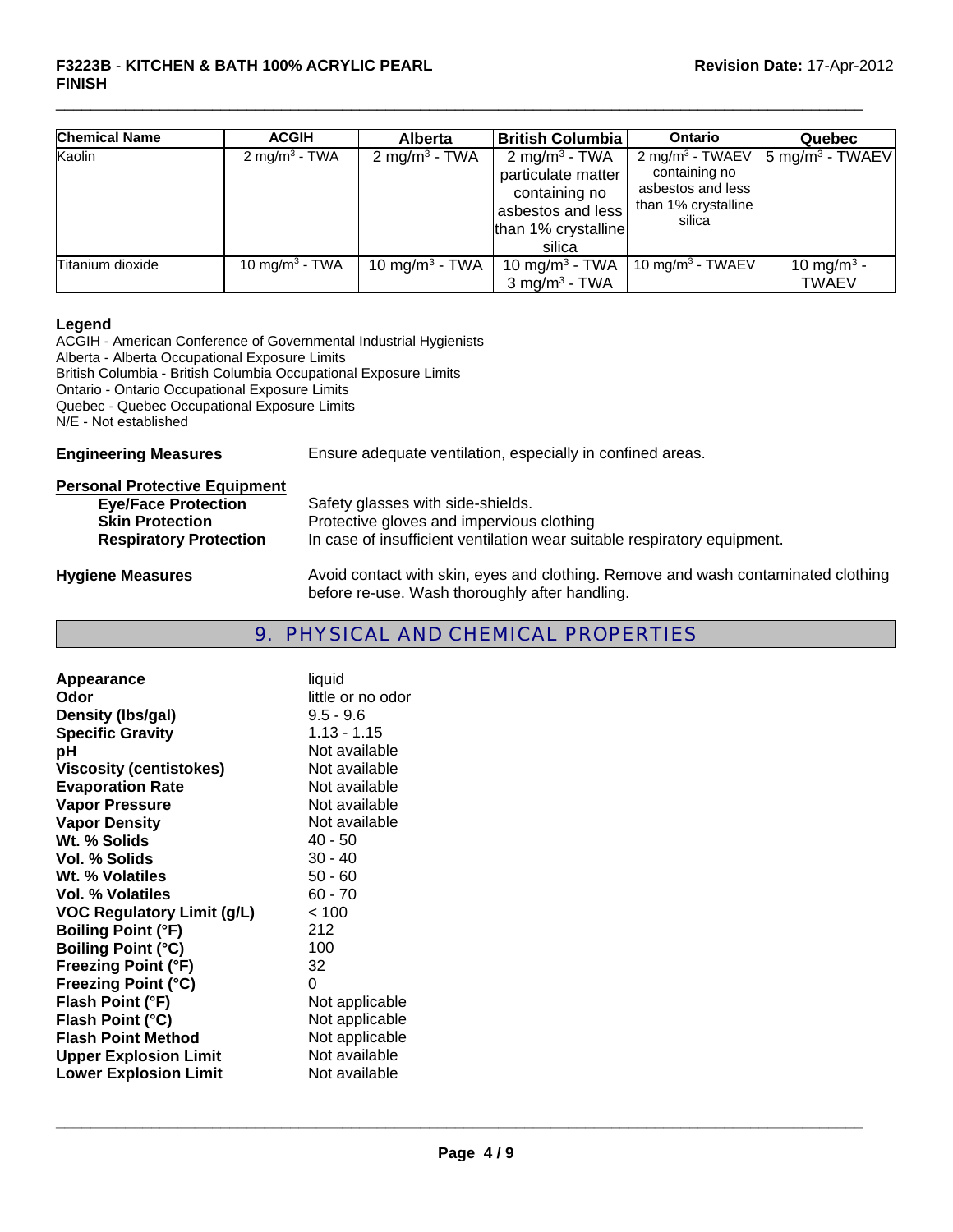# 9. PHYSICAL AND CHEMICAL PROPERTIES

 $\Box$ 

# 10. STABILITY AND REACTIVITY

| <b>Chemical Stability</b>                 | Stable under normal conditions.          |
|-------------------------------------------|------------------------------------------|
| <b>Conditions To Avoid</b>                | Prevent from freezing                    |
| <b>Incompatible Materials</b>             | No materials to be especially mentioned  |
| <b>Hazardous Decomposition Products</b>   | None under normal use.                   |
| <b>Possibility Of Hazardous Reactions</b> | Hazardous polymerisation will not occur. |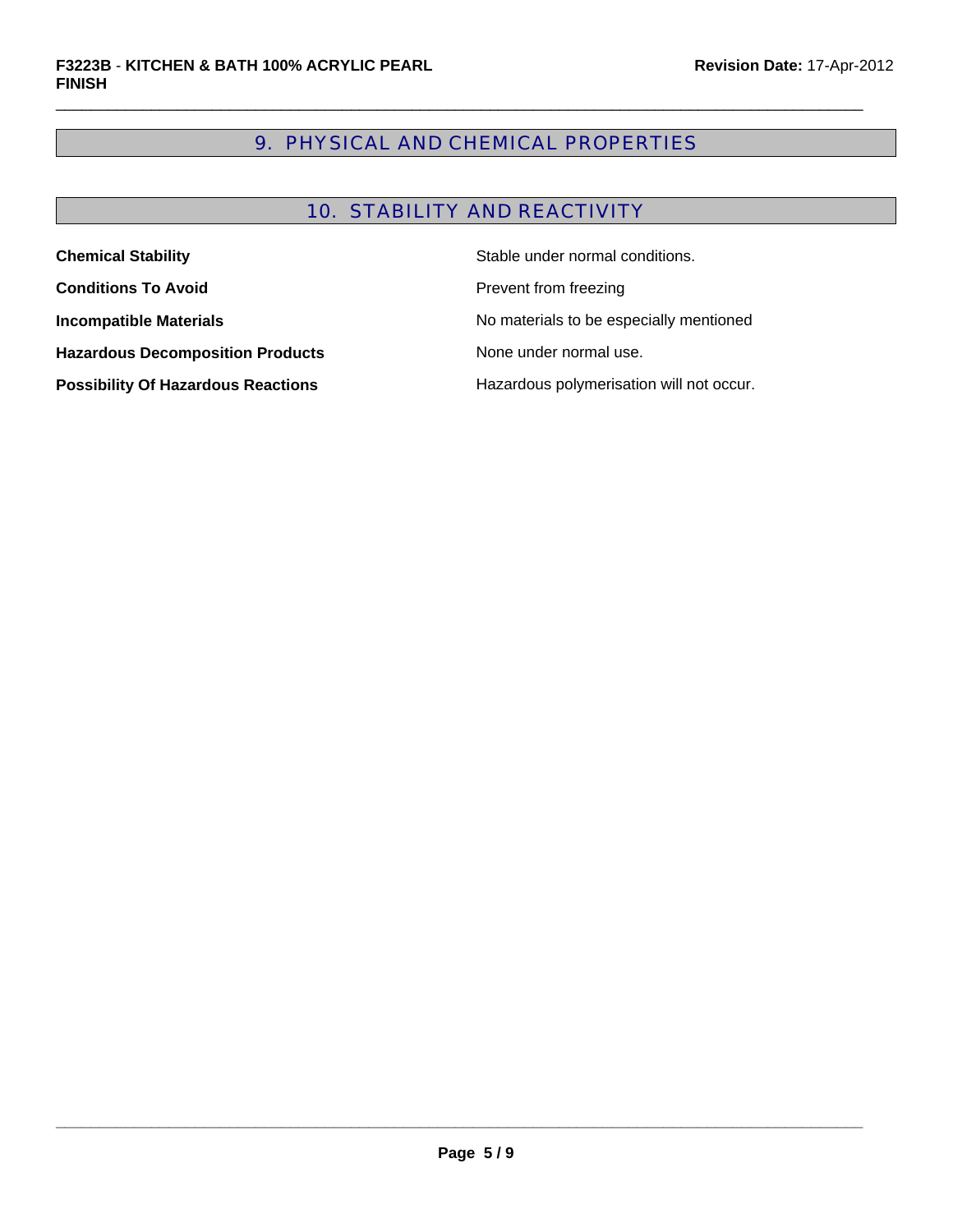# 11. TOXICOLOGICAL INFORMATION

 $\Box$ 

#### **Acute Toxicity**

**Product** No information available

#### **Component**

LD50 Oral: > 5000 mg/kg (Rat) Kaolin

LC50 Inhalation (Dust):  $> 6.82$  mg/L (Rat, 4 hr.) Titanium dioxide LD50 Oral: > 10000 mg/kg (Rat) LD50 Dermal:  $> 10000$  mg/m<sup>3</sup> (Rabbit)

#### **Chronic Toxicity**

#### **Carcinogenicity**

The information below indicates whether each agency has listed any ingredient as a carcinogen:

| <b>Chemical Name</b> | <b>ACGIH</b> | <b>IARC</b>   | <b>NTP</b> | <b>OSHA</b><br>Carcinogen |
|----------------------|--------------|---------------|------------|---------------------------|
|                      |              | 2B - Possible |            | Listed                    |
| Titanium dioxide     |              | Human         |            |                           |
|                      |              | Carcinogen    |            |                           |

• Although IARC has classified titanium dioxide as possibly carcinogenic to humans (2B), their summary concludes: "No significant exposure to titanium dioxide is thought to occur during the use of products in which titanium dioxide is bound to other materials, such as paint."

#### **Legend**

ACGIH - American Conference of Governmental Industrial Hygienists IARC - International Agency for Research on Cancer NTP - National Toxicity Program OSHA - Occupational Safety & Health Administration

# 12. ECOLOGICAL INFORMATION

#### **Ecotoxicity Effects**

**Product Acute Toxicity to Fish** No information available

#### **Acute Toxicity to Aquatic Invertebrates**

No information available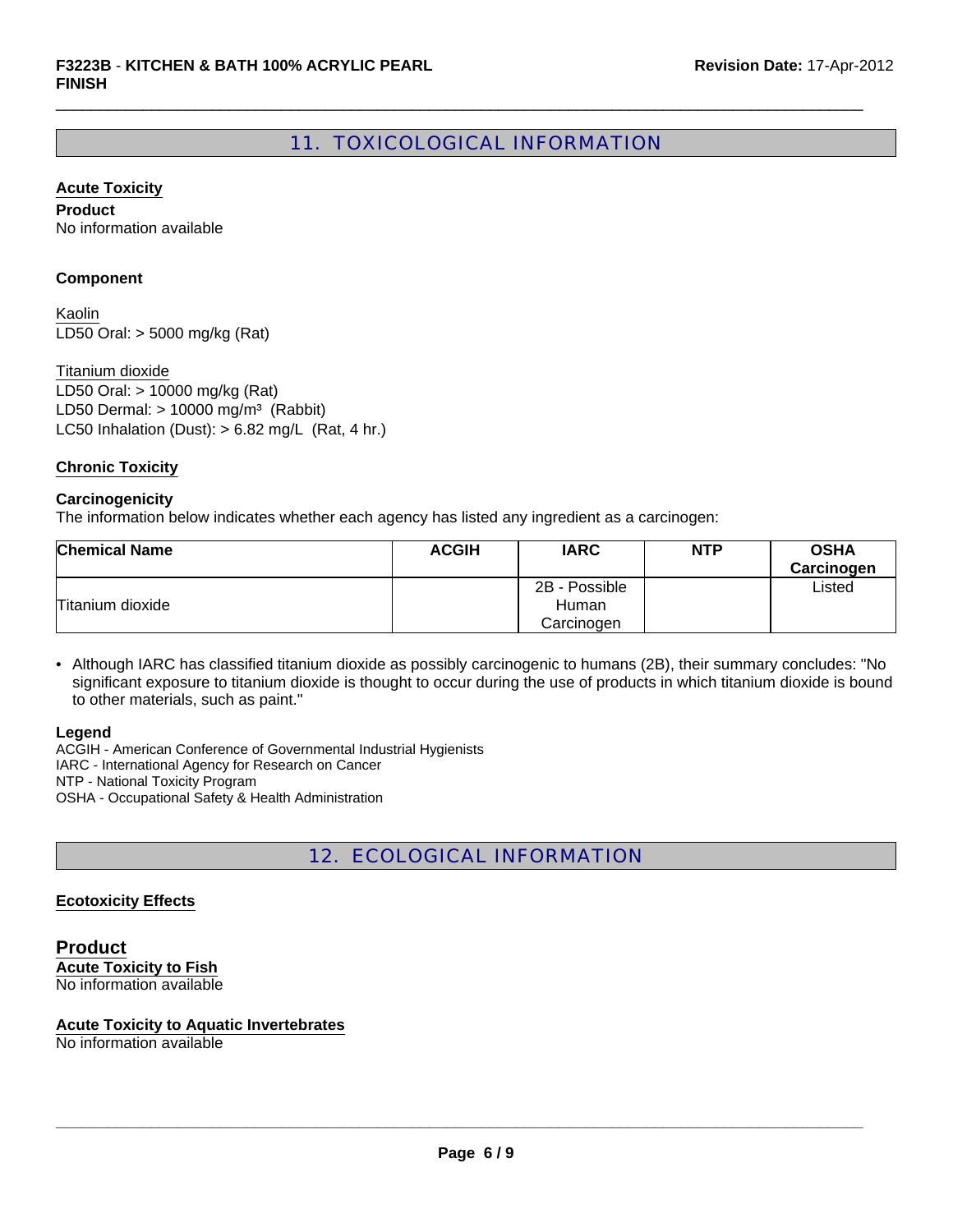# 12. ECOLOGICAL INFORMATION

 $\Box$ 

#### **Acute Toxicity to Aquatic Plants** No information available

#### **Component Acute Toxicity to Fish**

LC50: >1000 mg/L (Fathead Minnow - 96 hr.) Titanium dioxide

#### **Acute Toxicity to Aquatic Invertebrates**

No information available

#### **Acute Toxicity to Aquatic Plants**

No information available

### 13. DISPOSAL CONSIDERATIONS

Waste Disposal Method Dispose of in accordance with federal, state, provincial, and local regulations. Dry, empty containers may be recycled in a can recycling program. Local requirements may vary, consult your sanitation department or state-designated environmental protection agency for more disposal options.

| <b>14. TRANSPORT INFORMATION</b> |               |  |
|----------------------------------|---------------|--|
| TDG                              | Not regulated |  |
| <b>ICAO / IATA</b>               | Not regulated |  |
| IMDG / IMO                       | Not regulated |  |

15. REGULATORY INFORMATION

# **International Inventories**

**United States TSCA** Yes - All components are listed or exempt. **Canada DSL** Yes - All components are listed or exempt.

### **National Pollutant Release Inventory (NPRI)**

#### **NPRI Parts 1- 4**

This product contains the following Parts 1-4 NPRI chemicals:

*This product may contain trace amounts of (other) NPRI Parts I-4 reportable chemicals. Contact the preparer for further information.*